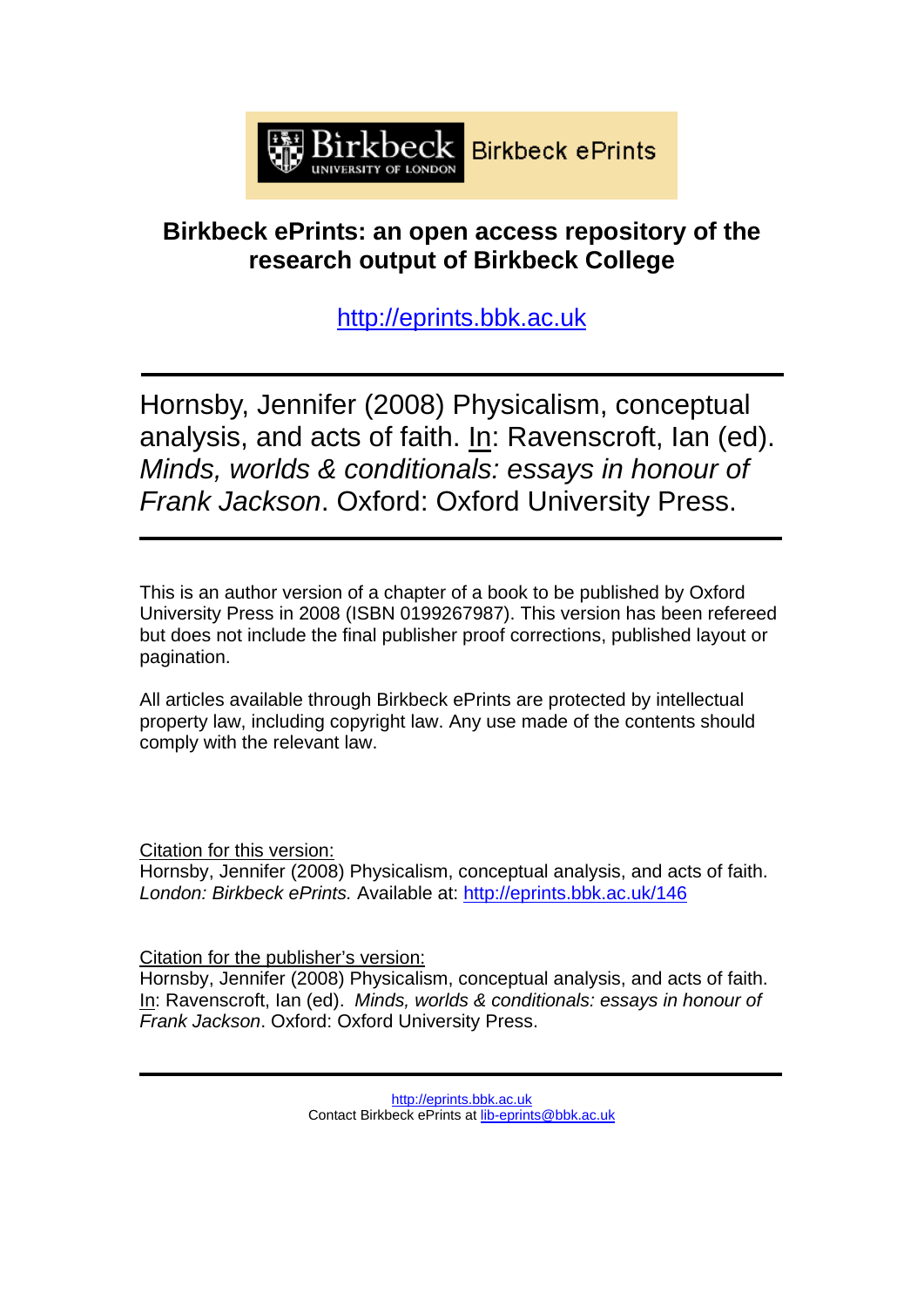## Physicalism, Conceptual Analysis and Acts of Faith

Not very long after the publication of *From Metaphysics to Ethics* $^1$ , I spoke about the role of conceptual analysis in the vindication of physicalism at the A.N.U.'s Philosophy Thursday Seminar Series. The Thursday seminar being on a Monday, and Frank Jackson at that time being Director of the Institute, he had to go out of his way to be present. This he generously did. It was predictable not only that Frank would disagree with almost everything I said but also that he would respond in the gracious and urbane way that is Frank's alone. I disagreed with a great deal of what Frank said on that occasion, but realized that I'd allowed the argument between us to turn on matters of relative detail. The invitation to contribute to a volume in his honour gives me an opportunity to step back.

Frank Jackson and I each take the other to hold a position in philosophy of mind which is extremely difficult to sustain. Here I shall confine myself to trying to say something about how that can be. $^2$  My objective is more to demonstrate the sanity of Jackson's opponents and the fragility of his own position than the truth of any particular doctrine. I want to bring to the surface an assumption in ontology which I see as a crucial part of the grounding of Jackson's particular version of physicalism. I think that when it is appreciated that this assumption may be rejected, Jackson's opponents are seen in a different light from the one in which they appear in his writings. (More generally, a connection is made between the vast literature on physicalism as a topic in philosophy of mind and the equally vast literature on material constitution as a topic in metaphysics.)

I should start by setting up the difference of opinion in broad outline. I can use Jackson's own words to characterize both what he and opponents may agree about and what they certainly disagree about. What (at least for present purposes) everyone may agree about is  $(P)$ .<sup>3</sup>

(P) Any world which is a minimal physical duplicate of our world is a psychological duplicate of our world (p.14).

What us anti-reductionists dissent from is the thesis that 'Everyday psychological explanations are understandable in terms of, or are reducible to, physical ones' (2000, p.188). The assumption which I want to suggest separates physicalists of

-

<sup>1</sup> Jackson (1998). Otherwise unattributed page references here will be to this.

<sup>2</sup> Jackson's recent work has provoked a vast amount of debate about species of necessity. But I want to avoid engaging in that particular debate here.

Another issue set to one side here is how physicalism might be affected by considerations about consciousness—specifically about 'qualia' which have been argued to be 'epiphenomenal'. This is an issue that Jackson did not address in (1998), assuming there (as I am happy to assume here) that such considerations make no special problem for physicalism.

<sup>3</sup> The significance of 'minimal' in (P) need not detain us now; but see n.26 and §4 below. And see n.27 for the explanation of my '(for present purposes)' qualification.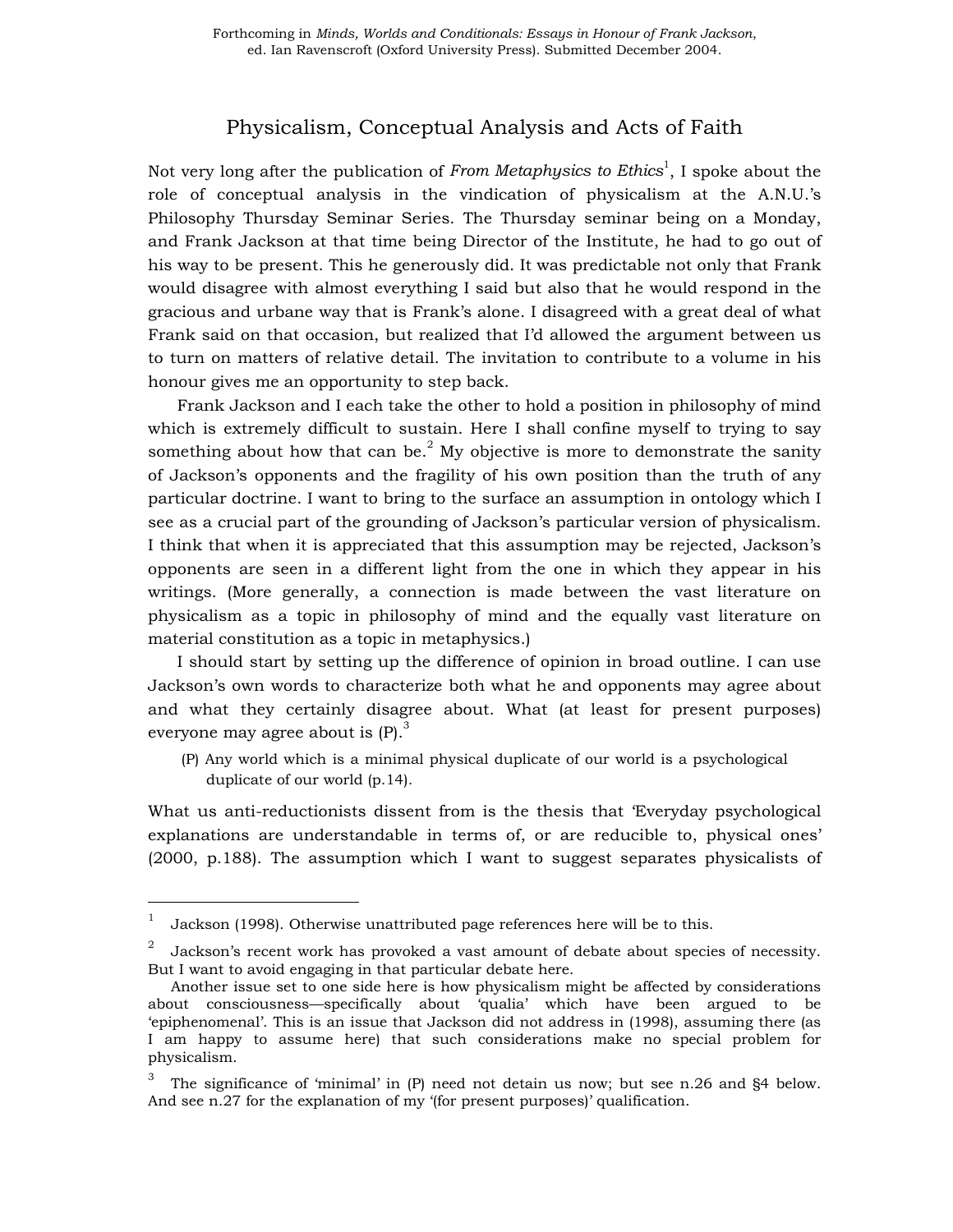Jackson's stripe from many of those who reject this reductionist thesis is, as I said, an assumption in ontology. I start by drawing attention to what Jackson takes (P) to import, which, thanks to the assumption, goes well beyond what I think (P) actually implies (§1). Then I look at the claims about conceptual analysis which Jackson uses to secure the commitments he takes  $(P)$  to incur  $(S2)$ . Jackson says that those of us who aren't willing to undertake these commitments have to engage in 'an act of faith'. I shall suggest that physicalists who reject the reductionist thesis can make a virtue of faithlessness as much as anyone else (§3).

### 1. Physicalism

One could quibble about (P). But my main quarrel is with what Jackson hopes to get out of it, so that I want to bypass quibbles and to work as if (P) could do duty for a doctrine which is likely to appeal to anyone who doesn't espouse any substantial dualism. Call this doctrine, which (P) encapsulates, PHYSICALISM. In order that it should have a definite content, we need to be explicit about what 'physical' and 'psychological' mean in (P). By 'psychological' is meant what is variously called everyday or commonsense or folk psychological. 'Physical', meanwhile, as Jackson says, must have a somewhat specialized sense; and I shall speak of *physical science* to signal this.<sup>4</sup> Thus PHYSICALISTS hold that the everyday psychological facts cannot vary without some variation in the facts of physical science.

Consider someone  $a$  (Anna, as it might be), and suppose that some everyday psychological property ψ is correctly attributed to her (it might be that Anna believes that John is now in Norway). According to  $(P)$ , a's not being  $\psi$  would involve some difference in the physical-scientific facts. So where  $\Phi$  is the hugely complicated conjunction saying in the terms of physical science how physical things are at some time, we have:

 $\Phi$  → ψα $^5$ 

 $\overline{\phantom{a}}$ 

(P) is a thesis of global supervenience. It admits, as a local supervenience thesis would not, that objects other than  $x$  may play a part in fixing what psychological properties  $x$  possesses. In the case at hand, there are two points which explain why one might want to endorse only supervenience theses that are global in this sense.<sup>6</sup>

<sup>4</sup> Jackson gives three accounts of what might be meant by 'physical' in (P) which all advert to science. He says that it doesn't matter which we pick (pp.6–8).

<sup>5</sup> The  $\rightarrow$  of this conditional corresponds to what Jackson calls 'entailment': he says that 'any putative psychological fact [such as our fact that  $\psi$ a] has its place in the physicalists' world view only if it is entailed by  $\Phi'$ . Some people might not want to use 'entail' at this point, and I hope that we will soon be able to understand their reservations. I shan't make an issue of the word, however, because, as I see it, their reservations turn on more than a merely terminological matter.

<sup>6</sup> See Haugeland (1982) and (1984) and Petrie (1987) on what makes global supervenience attractive.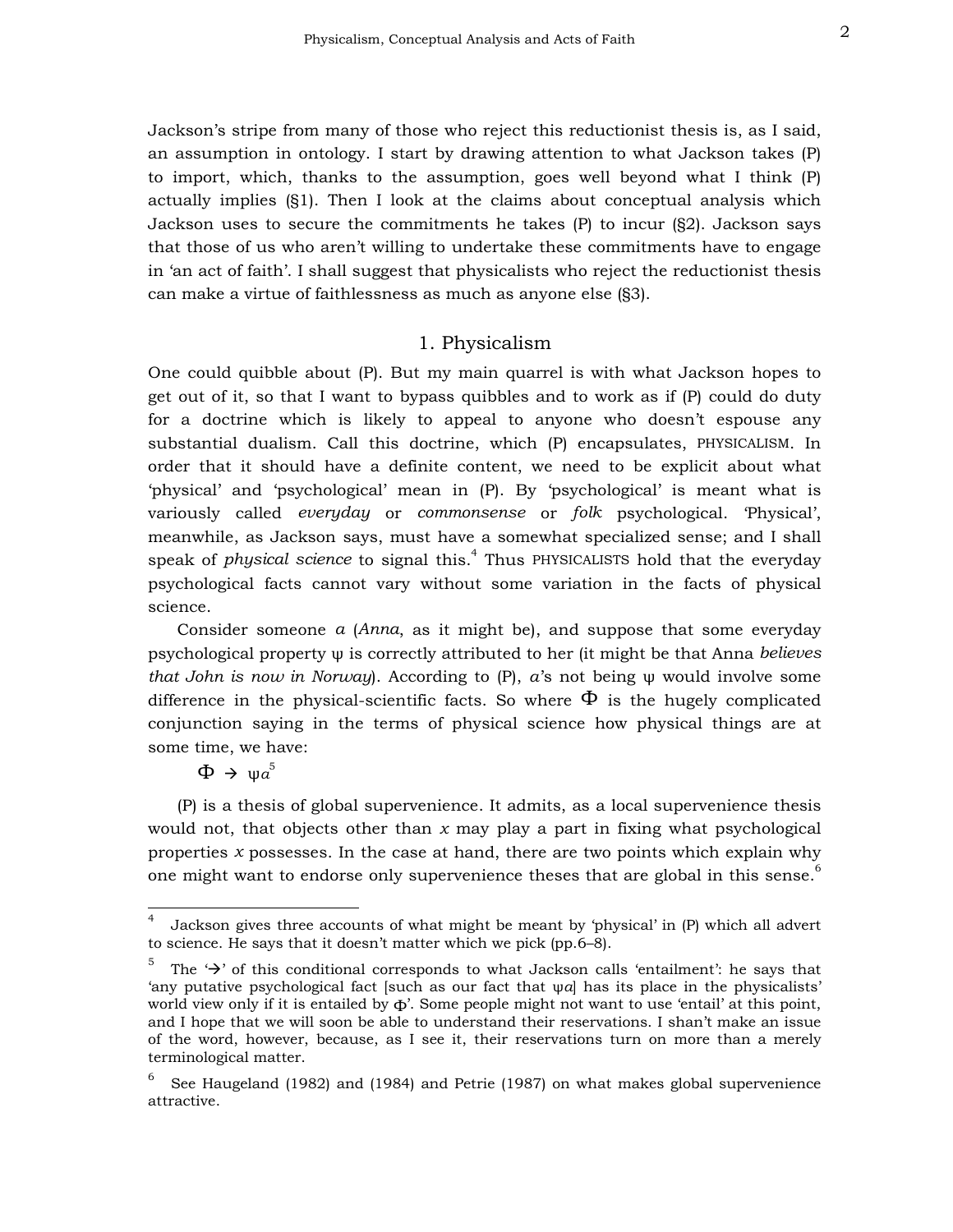First, well-known anti-individualist arguments demonstrate that how things in our environment are contributes to determining the contents of our psychological states: facts about people's surroundings may be relevant to whether anyone is  $\psi$ . Secondly, it may be doubted that the things to which everyday psychological predicates apply—us, people, as I shall say<sup>8</sup>—are the same as the objects which physical science describes from moment to moment. These two points may be thought of as relating respectively to the predications of everyday psychology—to its ideology—and to the things of which it makes its predications—to its ontology. A global supervenience thesis can accommodate both points inasmuch as it allows that facts about other particulars than those mentioned in  $\Phi$  can be determined by Ф.

Jackson's formulations suggest that he resists the second point and takes it for granted that physical science and everyday psychology share an ontology. He often speaks of 'how things are in one vocabulary being made true by how things are as told in some other vocabulary'. But a question then must be 'Which things?' Call the things in physical science's domain  $\phi$ -things (so that  $\Phi$  is an account of the φ-things) and the things in everyday psychology's domain Ψ-things (so that the fact about a—that she is  $\psi$ —is a fact about one of the Ψ-things). Given (P), variation in how any Ψ-thing is requires variation in how one or more φ-things are: if a weren't ψ, for instance, then some physical thing would be different from how it actually is. But this does not mean that there is any vocabulary in which it could be told how things in general are—how the  $\varphi$ -things are and how the Ψ-things are. It is compatible with (P) that our world, in which there are fundamental particles of physical science and people (and other things besides, no doubt), should not be characterized exhaustively in vocabulary suited to saying everything there is to say about the φ-things—about the particulars favoured by physical science.

Thus PHYSICALISTS may take issue with Jackson when he writes:

 $\overline{a}$ 

A complete account of what our world is like .. can in principle be told in terms of a relatively small set of favoured particulars, properties, and relations—the physical ones. (p.6)

The response to this now, on the part of some anti-reductionists, will be that a complete account of what our world is like must tell one all the facts about people, as well as the facts about the φ-things. And the facts about people cannot be told

<sup>7</sup> At n.11 to Ch.1 (pp.8 &10), Jackson notes that there are 'issues about the role of a subject's environment in settling intentional content and psychological nature'—issues which he says don't have to be settled if our focus is 'physicalism in the wider sense that concerns us'.

<sup>8</sup> One does not need to choose a single term for the things of which everyday psychological predications are made unless one thinks (as Jackson does—see further below) that a network of specific concepts constitutes everyday psychology. Obliged to choose a single term for the sake of argument, I use 'person' with the plural 'people'. But I acknowledge that things that we would not call people might possess some (or perhaps in a view like Jackson's very many) everyday psychological properties: see further n.20 below.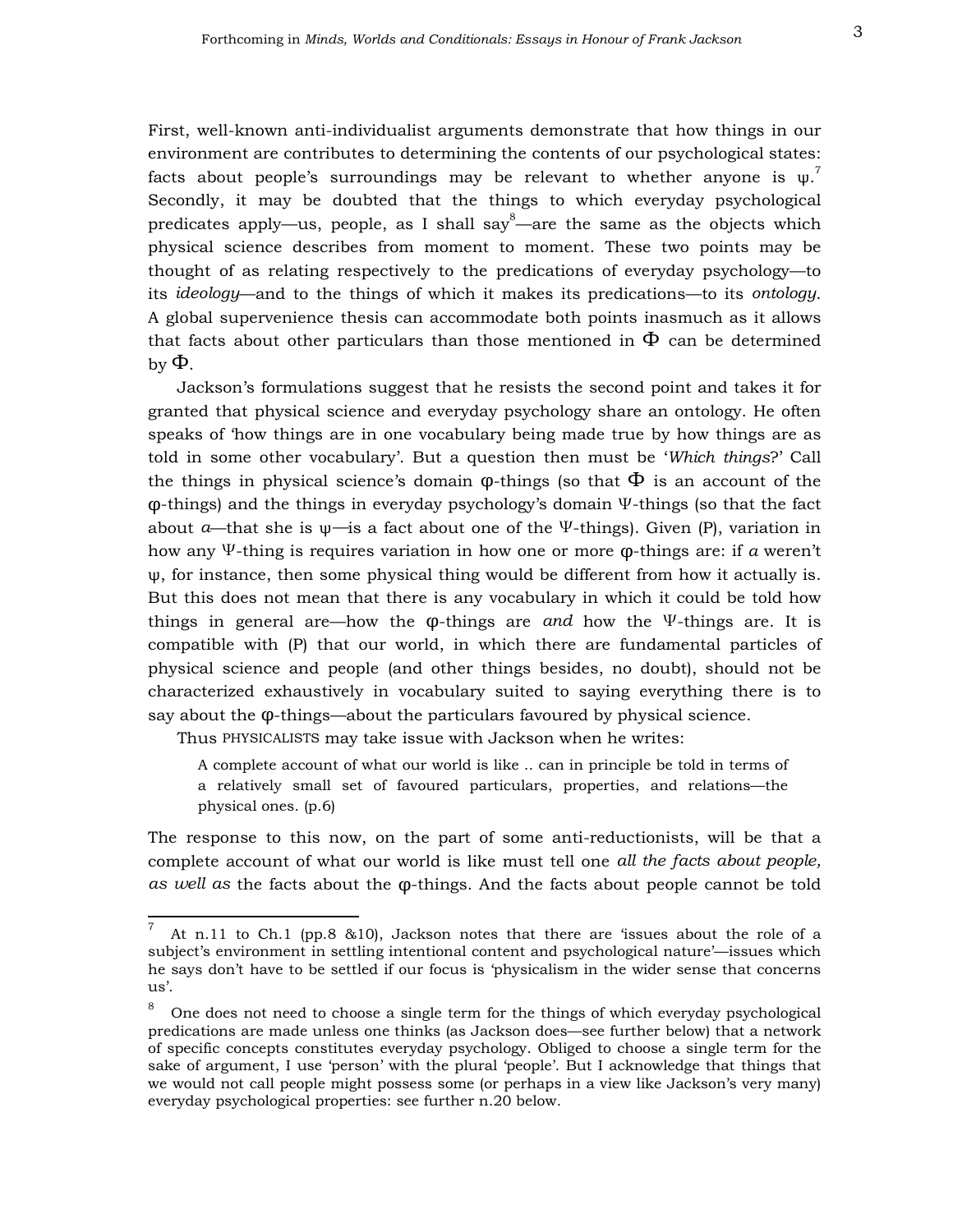in the favoured vocabulary of physical science even if variation in those facts ensures variation at the level of physical science. Presumably Jackson will counter by saying that people can be identified in a vocabulary suitable for describing physical science's favoured particulars, so that the facts about people just are some of the facts about fundamental physical particles. But the present point is that if Jackson makes this claim in ontology, then he is going beyond the thesis (P). For all that (P) says, a specification in the language of physical science of a duplicate of our world tells one nothing whatever about any person. This is not to deny that physical scientists' vocabulary has the resources to speak about things the size of people. (One might be inclined to think of physical scientists as speaking of very tiny things. But the language of physical science can include mereological words like 'part' and 'sum' without losing its pretensions to be scientific, so that its terms can denote arbitrarily large things.) What a PHYSICALIST can perfectly well deny is that a person is the same as any sum of things that physical science is concerned with. Indeed an anti-reductionist PHYSICALIST is likely to hold that one could never identify a person by identifying such a sum. She may think that people do not belong in the domain of physical science.<sup>9</sup>

Well, Jackson would surely say that anyone who resists his claim in ontology is not a 'serious metaphysician'. For Jackson tells us that the idea 'that a full inventory of the instantiated physical properties and relations would be a full inventory simpliciter' is part of 'physicalists' distinctive doctrine' (p.9). And he tells us this after he has outlined his project of serious metaphysics but before he invokes (P) as the way to capture physicalism. Still, given that someone can be committed to (P) without endorsing 'the distinctive doctrine', the question has to be why Jackson should think that someone is less than serious if they settle for (P) but reject his claim in ontology.

Jackson says that 'metaphysics is about what there is and what it is like' (p.4). And it must be that he thinks that no serious physicalist can countenance among 'what there is' anything except the φ-things. Certainly it seems right to think that a physicalist will subscribe to an ontological doctrine (about what there is), as well as to an ideological one (about what the things there are like). Physicalists of any persuasion will rule it out that people are psychologically as they are in virtue of their mental life being sustained by immaterial stuff. Those who take Jackson's side may claim that in order for this really to be ruled out, what there is in our world, the particulars there, must be restricted to the  $\phi$ -things.<sup>10</sup>

But we can find an answer to this claim by looking at Jackson's own distinction between two senses in which properties may fail to be physical. On the one hand,

 $\overline{a}$ 

<sup>9</sup> The anti-reductionist need be no more precise than this about what she denies: it is for the reductionist to say exactly how an ontology of people is supposed to be captured in the language of the φ-things. See further n.29 below.

 $10$  I speak of those who take Jackson's side, rather than of Jackson, at this point because Jackson himself wants to rule this out in a different way: see n.26 below.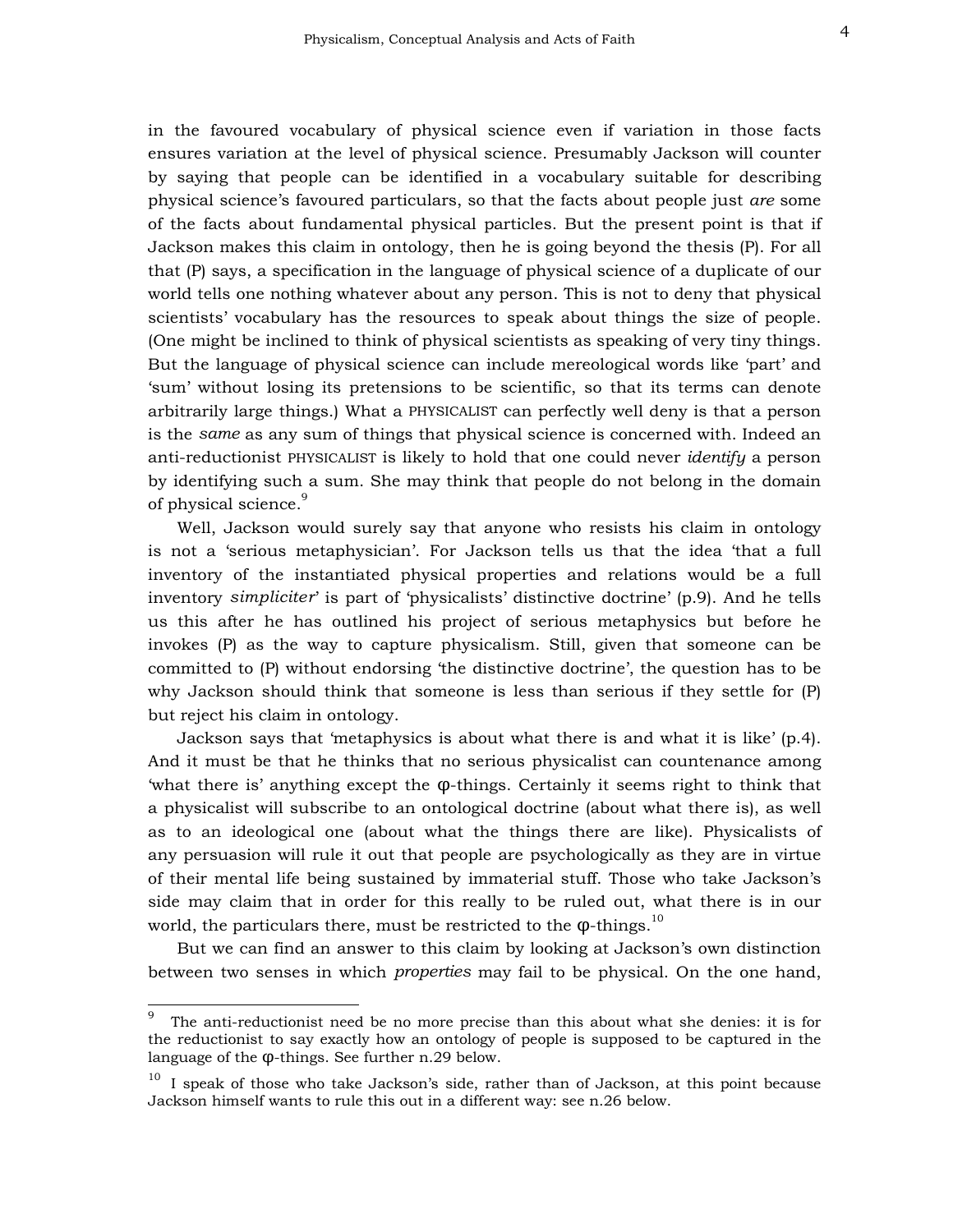there are the (putative) properties whose instantiation is inconsistent with physicalism—anti-physical properties, one might say: the property of being made of ectoplasm would be an example. On the other hand, there are properties which, although not themselves physical, need not be thought of as anti-physical, at least not by PHYSICALISTS. Jackson calls these latter properties 'onlookers' in the debate about physicalism (p.16): everyday psychological properties are examples. Now a parallel distinction may be made in respect of particulars, between two senses in which they may fail to be physical. On the one hand, there are those (putative) particulars whose existence is inconsistent with PHYSICALISM—anti-physical things, one might say: anything made of ectoplasm would be an example. On the other hand, there are those particulars that PHYSICALISTS have no need think of as antiphysical. And just as PHYSICALISTS accept the instantiation of what Jackson calls onlooker properties, so they may accept the existence of things that aren't  $\varphi$ -things. A, for instance, might not be identifiable in vocabulary suitable for describing physical science's favoured particulars, yet not be such that a PHYSICALIST need think of her as an anti-physical thing.

It is easy now to see that PHYSICALISTS can take the existence of particulars that are not among the  $\varphi$ -things in their stride. Even if they deny that everything can be picked out using the language of physical science, they can still assert that everything is physical according to one quite ordinary conception of this. This ordinary conception requires no more of something than that it not be (or be composed of) any anti-physical thing (or things). Any person is made up exclusively of physical matter, so that many of their parts, and certainly all of their tiniest parts, instantiate physical science's favoured properties. This fact about the material constitution of any person suffices for people to be physical in an intuitive sense. And this in turn is at least enough to ensure that people need not be thought to be anti-physical just because they are refused membership in the domain of physical science. PHYSICALISM, then, need no more be flouted when people are mentioned in saying how things are than when onlooker properties are applied in saying how things are. The facts of everyday psychology can supervene on facts of physical science even if none of the facts of physical science is a fact about any person.

For present purposes, the assumption that Jackson brings to his understanding of  $(P)$  is the fundamental bone of contention.<sup>11</sup> Uncovering this assumption helps to explain why Jackson should so often talk of 'the psychological nature of our world'

 $11$ Not that it is the only assumption of Jackson's that PHYSICALISTS may want to resist: they may object to Jackson's understanding of supervenience itself. Anti-reductionists find supervenience theses—whether global or local—appealing because (we say) holding them is consistent with holding that an understanding of supervening terms could not be conveyed in the vocabulary of the level supervened upon. Since local supervenience theses speak of items in a certain domain, Jackson's ontological assumption is not an issue in assessing them. So anti-reductionists' quarrel with Jackson cannot be confined to the assumption that he brings to a claim of global supervenience (even if it suits me so to confine it for the purposes of the present paper).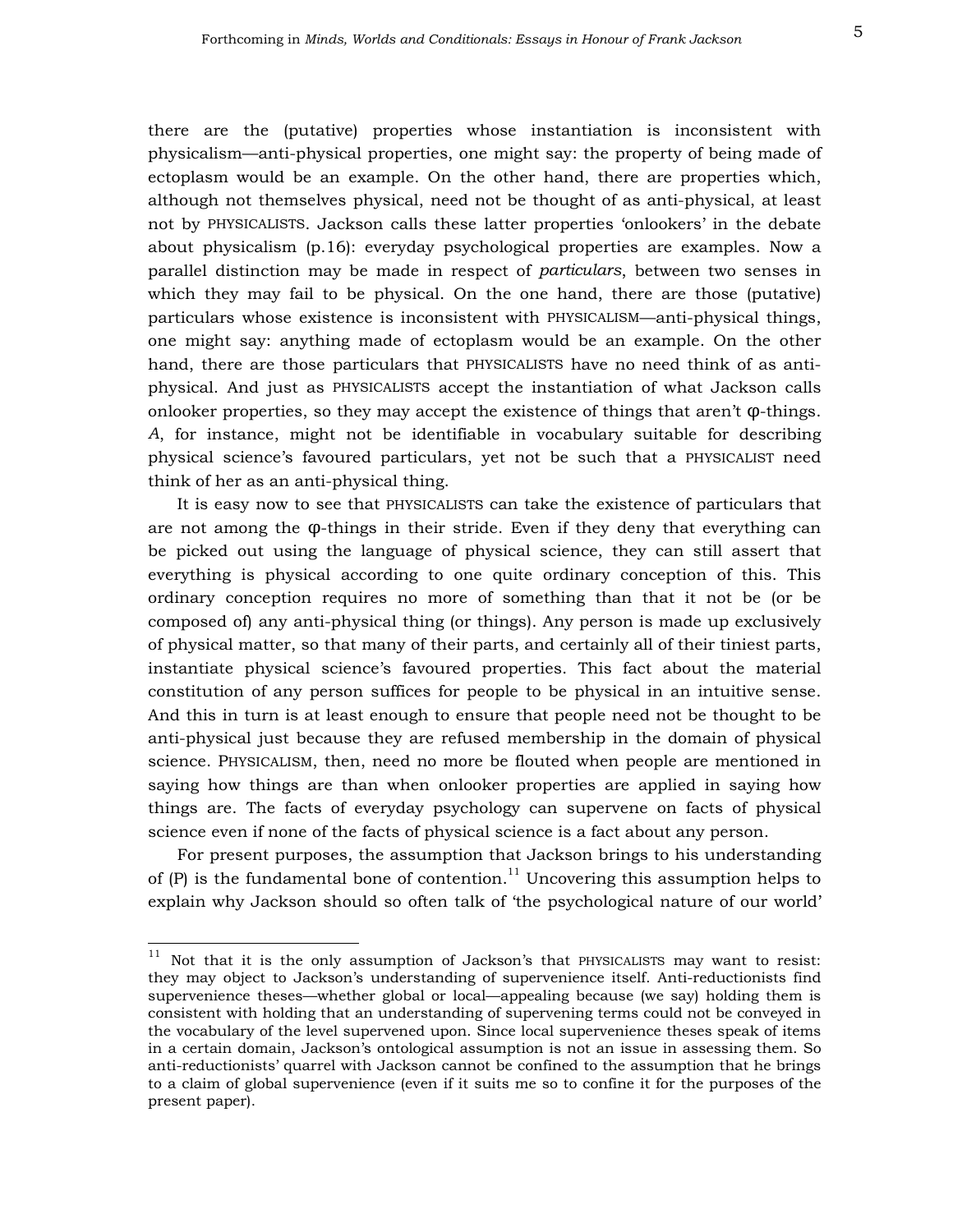as 'entailed by the physical account of our world'. And it highlights one very fundamental point of dispute. Anti-reductionists, who say that everyday psychological explanations cannot be reduced to physical scientists' explanations, may insist upon a distinction between things in whose nature it is to have everyday psychological properties and things whose nature is the concern of physical scientists. That distinction can be part of a general distinction between material things and their matter. (A familiar example, on which I say more below: a statue is not the same as the clay from which it is made.<sup>12</sup>) Henceforth I shall take ANTI-REDUCTIONIST PHYSICALISTS to deny and REDUCTIONIST PHYSICALISTS to accept, that everything (temporal<sup>13</sup>) belongs in the domain of physical science.<sup>14</sup>

#### 2. Conceptual analysis

Jackson assumes that all of (P)'s adherents think that  $\Phi$ , which is cast exclusively in the language of physical science, entails every other truth. Thus in Jackson's book, PHYSICALISM brings in its train many 'entailment theses between matters described in the vocabulary of physical science and matters described in other vocabularies' (p.28). The job of securing these entailment theses is the job of conceptual analysis—of using one's intuitions to determine what we would say about possible cases.<sup>15</sup>

When it comes to everyday psychology, Jackson treats its concepts as comprising a network, the identity of each being secured by its place within the network. 'The network itself', Jackson says, 'is the theory known as folk psychology, a theory we have a partly tacit and partly explicit grasp of' (p.130). His idea is that, by using conceptual analysis, one could tease out the patterns that implicitly guide

 $^{\rm 12}$ <sup>12</sup> Familiar because it was an example used early on to illustrate the non-identity of a thing with that which materially constitutes it: see e.g. Wiggins (1967) and Perry (1970).

 $13$  I qualify with 'temporal' in order to set aside issues about numbers and the like. There may be disagreements about how best to set them aside. But since Jackson sets them aside himself (p.8), it is safe to assume that believing in numbers etc. is not enough to make one deny the assumption which I want to treat as the bone of contention.

 $14$  I acknowledge that there are anti-reductionist physicalists who do not fit within this scheme of things. Davidson's anomalous monism, which is the best-known version of antireductionist physicalism, addresses an ontology of mental events, and it may incorporate a local supervenience thesis to which mental/physical identities—sc. between events—are presupposed. (I comment on this in n.35 below.)

Note that my ANTI-REDUCTIONIST denies that people are identifiable in vocabulary suitable for describing physical science's favoured particulars, whatever these are. And REDUCTIONIST PHYSICALISTS may want to claim that events (or states: see n.23) are what any person is a sum or fusion of. My focus here, however, is on a REDUCTIONIST PHYSICALISM which takes material things (not in the category of events or states) to be what a person is composed from, since this indeed proves to be Jackson's view: see §4 below.

 $15$  As Jackson has noted, conceptual analysis is not to be understood—as perhaps it usually used to be—as providing statements that give necessary and sufficient conditions for concepts' application. Jackson's entailment theses would be delivered if we could give plenty of sufficient conditions for concepts' application.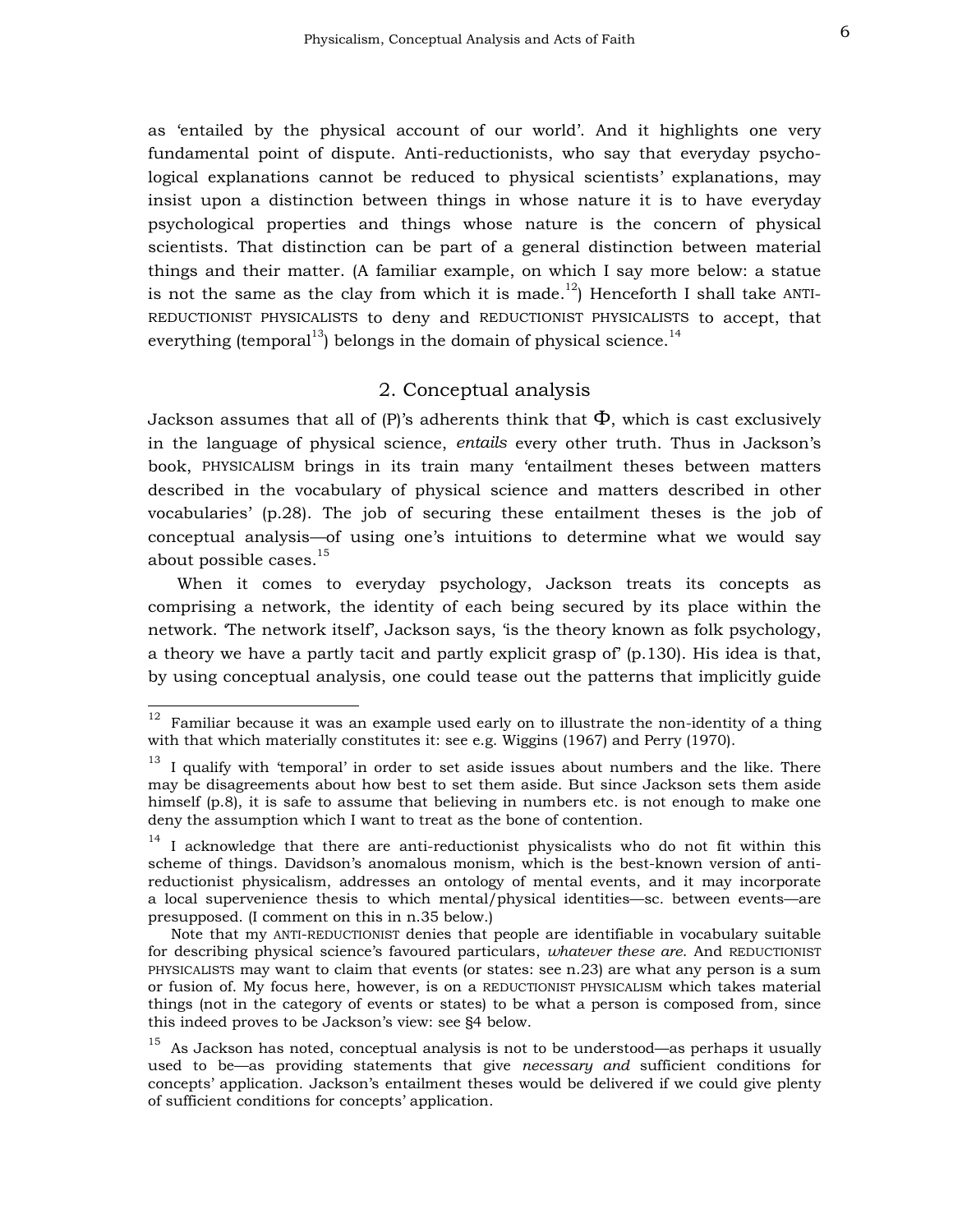us when we apply psychological concepts, and thus reach a theory containing a host of truths 'that could only come false by virtue of meaning change' (p.45). This theory in its turn could be used to provide an implicit definition of all our psychological terms, the definition being given in non-psychological vocabulary. Here we have the doctrine that Jackson has defended for many years, to which he gave the name 'analytic functionalism'.<sup>16</sup>

Some people do not share Jackson's optimism about the possible achievements of conceptual analysis in this area. They have concentrated on objections of two sorts. I shall rehearse these now, wanting then to connect them with the larger project of PHYSICALISM and with the present bone of contention.

The first objection has us notice the paucity of candidates for analytic truths that employ everyday psychological language. It is all very well for Jackson to tell us that 'those good enough at theory construction could extract and articulate the patterns that guide us in classifying the various possible cases'. The trouble is that those who have attempted to state some relevant analytic truths have very soon found themselves very stuck. $17$ 

The second objection is that even such analytic truths as might be accepted lend no immediate support to entailment theses of the kind Jackson believes in. To understand this objection, it helps to remind oneself what a rich and subtle collection of concepts figure in the psychological understanding of people. To mention just a few candidates (out of hundreds, presumably), we have: babble, baptize, believe, belligerent, bemoan, bisexual. If we consider the sorts of claims containing concepts such as these which we might be willing to accept on the basis of engaging in conceptual analysis, then the non-psychological terms within them will certainly not be those of physical science. For the properties that might be connected with everyday psychological ones as a part of some a priori philosophical endeavour are surely those in terms of which people think of one another and of the other things around them. These are (roughly) macrophysical properties, rather than the physical scientists' properties which interest Jackson.<sup>18</sup> Well, presumably Jackson envisages a two-stage process: everyday psychological concepts are to be seen as caught up with the everyday macrophysical ones, and the everyday macrophysical ones in turn are to be subjected to analysis to connect them with the concepts of physical science. This means that we need to believe in very many

 $\overline{a}$ 

 $16$  See e.g. Jackson and Pettit (1990).

See e.g. Schiffer (1987) Ch.2, §2.4.

 $18$  Functionalists say that when mental states are defined in the context of a network of their interrelations and their relations to inputs and outputs, inputs and outputs have to be 'describable in non mental terms'. (This is said to be 'crucial to [the] enterprise' in Braddon-Mitchell and Jackson (1996) p.53.) The present point is that when analytic functionalism is a component of a physicalism characterized by reference to physical science, inputs and outputs have to be describable, or at least come to be shown to be describable, in the terms of physical science.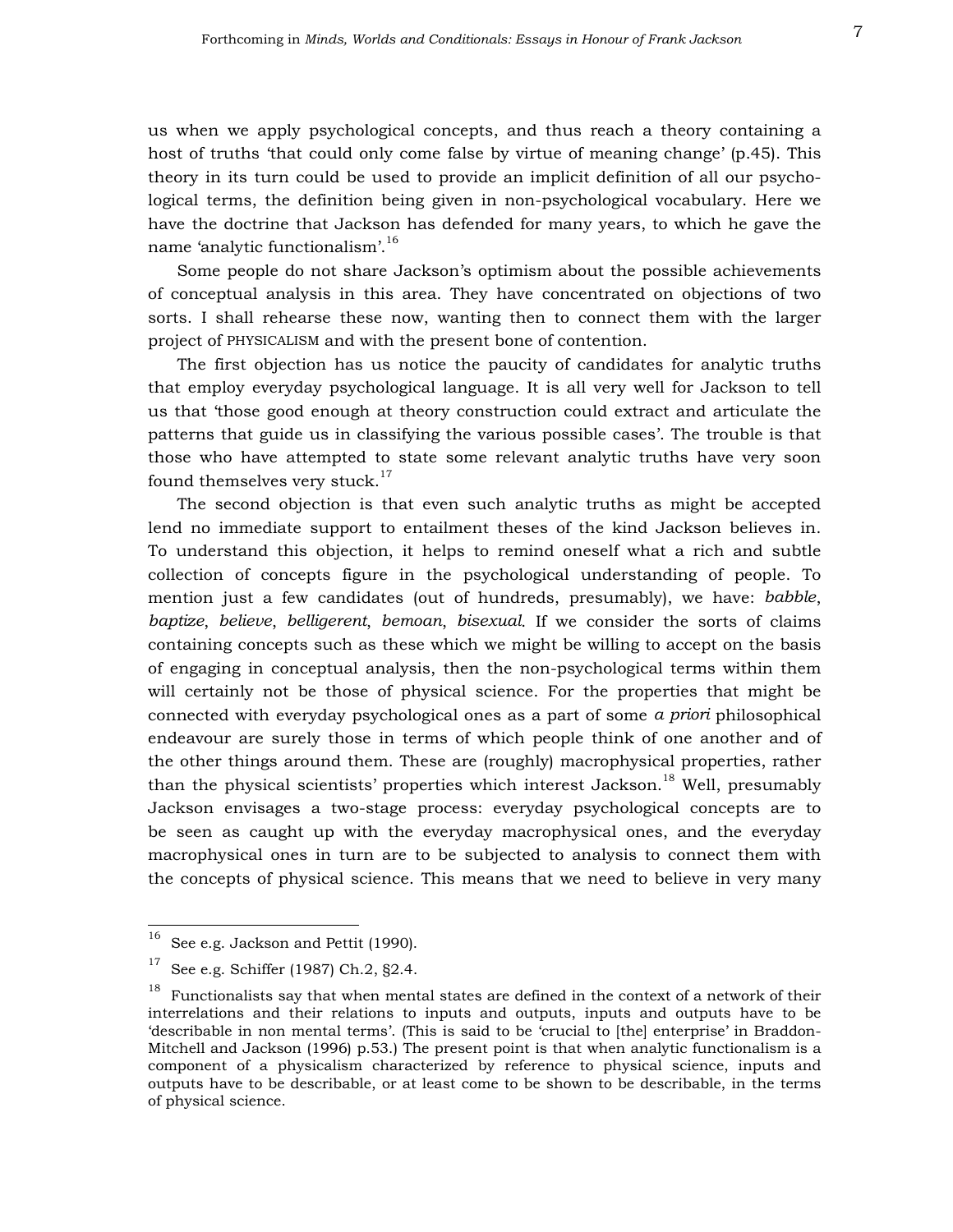more analytic entailment theses than those that were supposed to be uncovered in the first instance. Again we may feel simply stuck.

If questions are raised about which categories—macrophysical? psychological? scientific physical?—concepts belong in, then one starts to wonder how the line is supposed to be drawn between the everyday psychological ones and the rest. (When the doctrine of analytic functionalism first had its adherents, the question of where this line comes may not have seemed pressing. The project then was to deal with a specific group of what can appear to be particularly problematic everyday psychological concepts, sometimes said to figure in 'the belief-desire theory'. But when analytic functionalism takes its place as part of a larger metaphysical enterprise of establishing an overall physicalist doctrine, the question what does and what does not count as comprising everyday psychology can seem more pressing.<sup>19</sup>) If you consider our short list of six (babble, baptize, etc.), then you may think that some of them are borderline, or at least that it isn't clear whether they are everyday psychological or not. But however that may be (however exactly the line is supposed to be drawn), the analytic functionalist reckons on there being a distinctive group of interdependent concepts, interdependencies between which are to be uncovered by armchair reflection. What makes the group distinctive and holds the theory together is surely the concepts having application to things of a certain kind (to people, as we have been saying<sup>20</sup>). Thus even if it is not clear exactly which concepts have the status of the everyday psychological, it can be clear that the obvious candidates for such status are some of those we actually apply to people. (People sometimes babble; people usually believe many things; people may be belligerent, and so on.)

When Jackson speaks of a 'sentence which tells us something about the psychological nature of our world', he makes it sound as if psychological terms might latch onto nothing in particular (just to 'the world'). And when he and other analytic functionalists gesture towards truths of the sort that they think belong in folk psychology, they are apt to say such things as 'it is platitudinous that sharp pain typically causes wincing'; and here it seems as if nothing need exist of which 'feels pain' and 'winces' may be true. Presumably, though, 'a sentence about psychological nature' says something about the nature of some individual person (or, as it might be, of several, or many, or all, individual people). And presumably the reason why any putative platitude of folk psychology recommends itself is that it appears to record some generalization about folk psychological subjects: any

<sup>19</sup> <sup>19</sup> Though it is not a question Jackson himself attempts to answer in (1998): his own examples of everyday psychological concepts there are 'believe' and 'desire' (p.63).

 $20$  One natural way to distinguish folk psychology (for those who accept that it is a theory) is to think of it as a theory whose application is to the very things that use it. If this was right, then we should think of things of the kind in question as 'members of the folk'. Some will want to allow things other than people into the domain of folk psychology. Others may want to tell a more complicated story in which some everyday psychological concepts have a wider range of application than others (see n.8 above). This would make the ontological question that I insist upon raising more tangled, but it would not make it go away.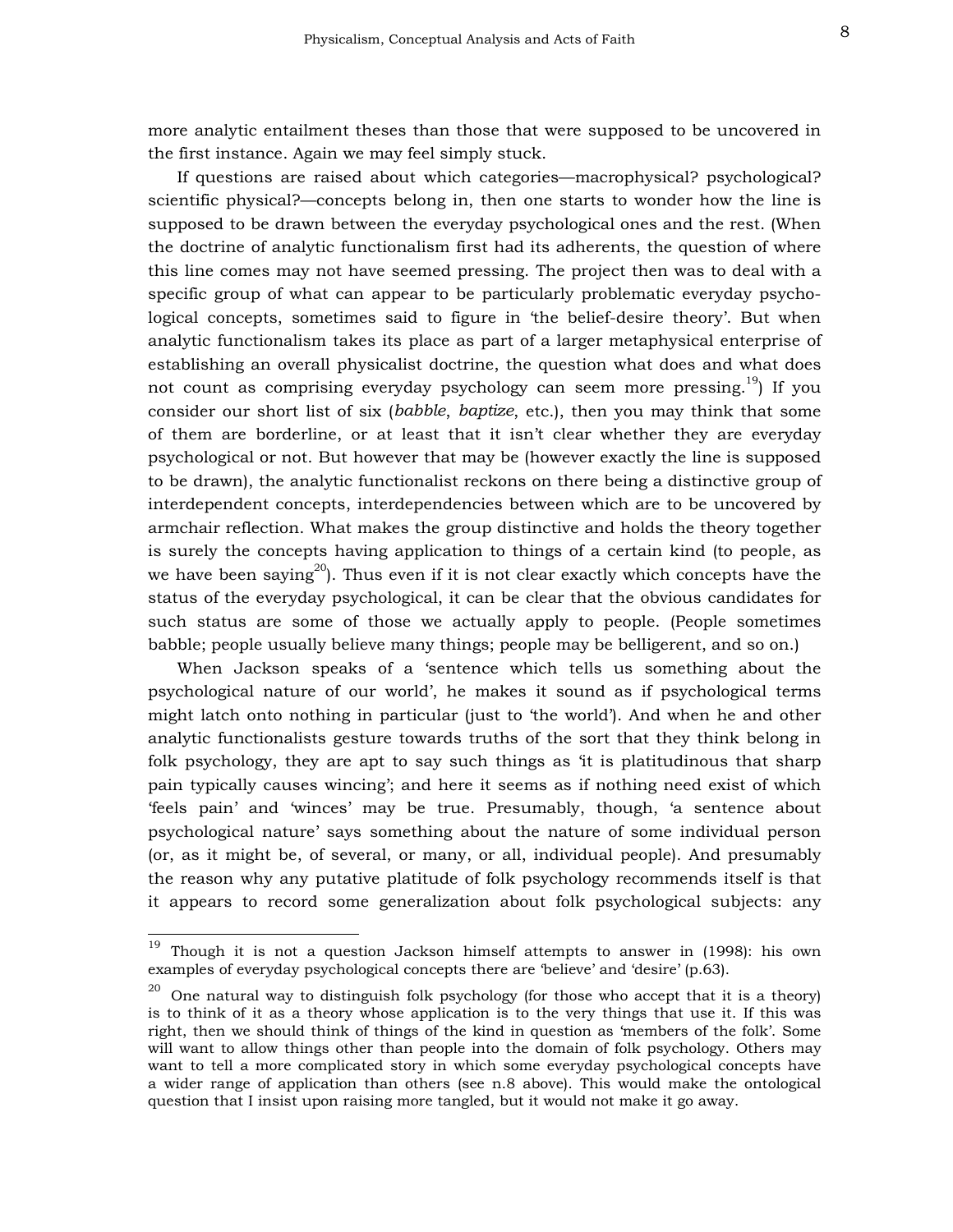folk psychological subject x, is such that x's feeling sharp pain causes x to wince, or whatever.

Simplifying drastically, and ignoring relativization to times, we can say that the form that the theory that analytic functionalists call folk psychology needs to assume is  $T[z, \psi_1, \psi_2, \ldots, \psi_n]$ , where 'z' is a variable whose range is folk psychological subjects.<sup>21</sup> So even when the theory is 'ramsified'  $^{22}$  in order to yield an implicit definition of its psychological terms  $\psi_1$ ,  $\psi_2$ , ...,  $\psi_n$ , people will not be defined out of existence. This may become more obvious when one thinks of particular everyday psychological terms. Imagine that one characterizes someone as belligerent in order to explain a pugnacious reaction on her part. One then takes this person's reaction to be explained by her possessing a particular property. If the property is thought of along functionalists' lines, it will be treated as 'a state that plays a causal role'. But an ontology of people is still not dispensed with. For the state is then 'a state in her'—or so the functionalists say.<sup>23</sup> (And presumably a state of belligerence in her directly causes her pugnacious reaction rather than anyone else's.) Even if folk psychology could be spelled out in a theory, then, and even if that theory could be used in an implicit definition of its theoretical terms, no ontological elimination would be effected.

### 3. Acts of Faith

A debate about what conceptual analysis affords can reach a standoff. Jackson's opponents think the paucity of known candidates for analytic truths that employ everyday psychological terms argues for an actual absence of many such truths. Jackson, on the other hand, thinks that we can know our concepts to be amenable to analysis without actually being able to provide analyses: abortive analytical endeavours only expose philosophers' inability explicitly to articulate what they tacitly know. It was in order that we should be able to get past this standoff that I located Jackson's assumption in ontology as one source of his belief that conceptual analysis is guaranteed in principle to yield certain results. When this assumption is allowed to be a real bone of contention, the whole character of the dispute between Jackson and anti-reductionists is affected.

 $21\,$ See Loar (1981), Ch.1 on this.

 $22$  I follow others in using 'ramsification' as the name of the method of David Lewis (1970) which draws on work of Ramsey. See pp.140–1 for Jackson's employment of it in respect of 'mature folk morality', on which I comment in n.28 below.

 $^{23}$  I don't have to quarrel with this talk of states here, since my ANTI-REDUCTIONIST takes no definite stand on what things they are whose existence we may be committed to in making everyday psychological predications (except inasmuch as I think that we are committed to the entities of which such predications are made): see n.14 above. So my objection here is not to treating what Lewis (1970) calls T-terms as names. My claim is that insofar as they are names, they name states of things of some sort.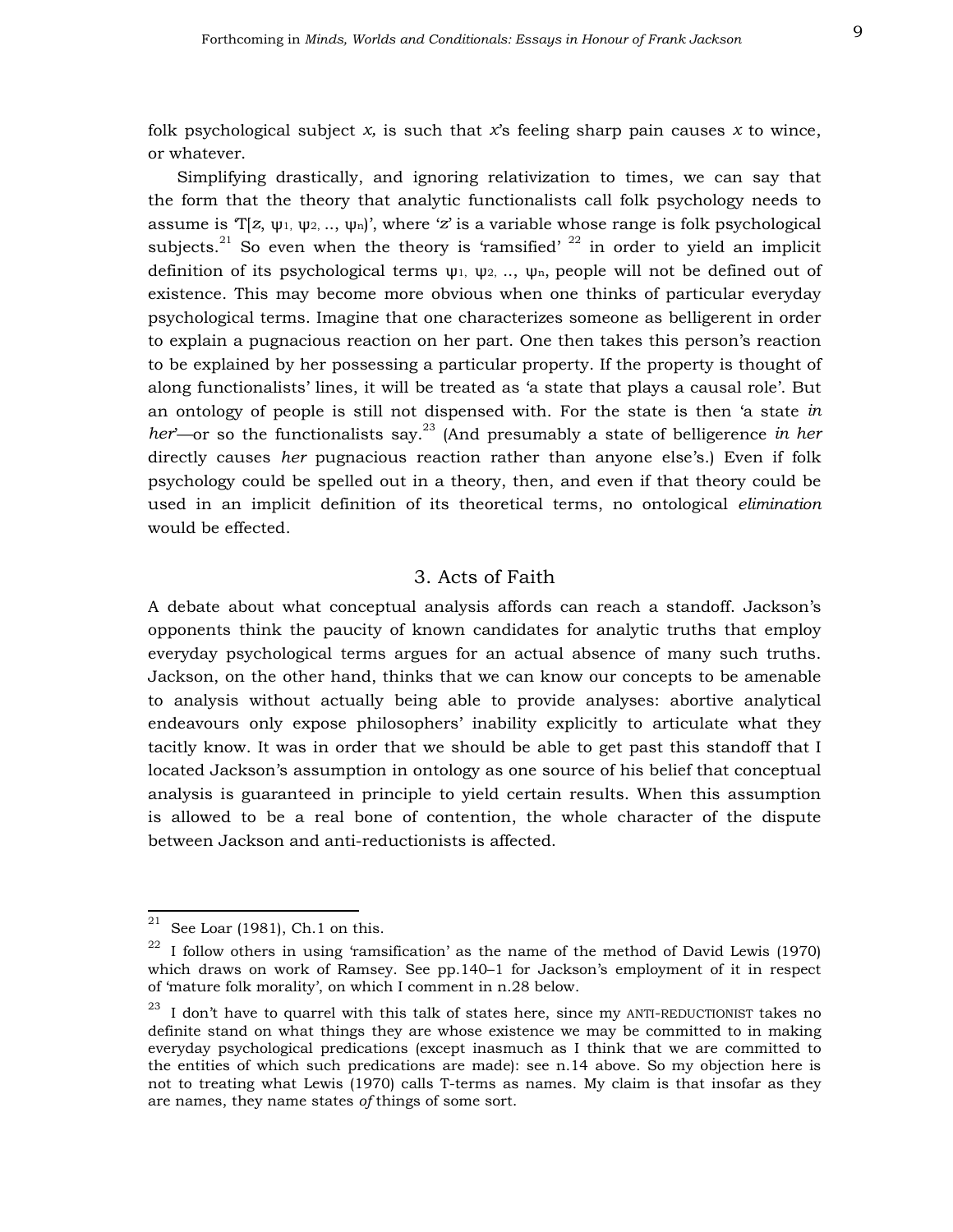The first thing to notice is that Jackson's defence of conceptual analysis is in one way indirect.<sup>24</sup> He says that IF his physicalism (i.e. REDUCTIONIST-PHYSICALISM) is true, then the prospects for conceptual analysis must be bright. As he puts it: if serious metaphysics 'is committed to an account of how things are in one vocabulary being made true by how things are as told in some other vocabulary, then it had better have to hand an account of how accounts in the two vocabularies are interconnected' (p.29). But anyone who thinks that the vocabularies of everyday psychology and physical science are not interconnected would wish to contrapose. No conceptual truths link everyday psychology with science, we think. So physicalism of Jackson's sort is false. Jackson's conviction that conceptual analysis can deliver entailment theses comes to look like an act of faith at this point.

Of course Jackson sees things differently. From his point of view, it is antireductionists who make an act of faith.

Physicalists who are not eliminitavists about intentional states have to say something about how the physical story about our world makes true the intentional story about it. Otherwise their realism about intentional states will be more an act of faith than anything else. For they will have nothing to say to one who insists that their view that a complete account of the nature of our world can be given in purely physical terms without recourse to intentional vocabulary is precisely the view that there are no intentional states. (Pp.29–30).

I believe that Jackson's picture of the dialectical situation results from foisting his ontological assumption onto all PHYSICALISTS. So I think that we can turn the tables on Jackson now. (1) Eliminativism is actually a very serious threat for his own position. (2) ANTI-REDUCTIONIST PHYSICALISTS do not take their realism on faith. (3) Nor do they take PHYSICALISM on faith. I shall argue these things in turn, before concluding with a brief look at why Jackson's ontological assumption may be contested even when questions about physicalism are not at issue (§4).

(1) Suppose that some concept resists containment within Jackson's analytic physicalist project—that it does not occur in enough conceptual truths to provide entailment theses of the needed sort. The concept in that case fails to live up to the standards of those which, in Jackson's view, belong in a 'description of reality'. By his lights, it should be dispensed with. If concepts in some area suffer this fate, then Jackson is set on a path to eliminativism about the area.

When it comes to everyday psychology, the eliminativism takes a particularly serious form. Jackson says 'our classifications of things into categories … is not done at random and is not a miracle' (p.64). Insofar as a concept is not amenable to his analytic treatment, then, Jackson will be forced to conclude that we give a

 $24\,$ Jackson has other routes to defending conceptual analysis. (a) He has things to say to opponents of the possibility of conceptual analysis generally (not only to opponents of the idea that physicalism needs conceptual analysis for its defence): see his Ch.4. (b) He believes in an account of necessity which would ensure that there are plenty of a priori claims such as conceptual analysis is supposed to yield. (On his account of necessity, conceptual analysis comes to embrace the elucidation of A-intensions—a subject I don't touch on here.)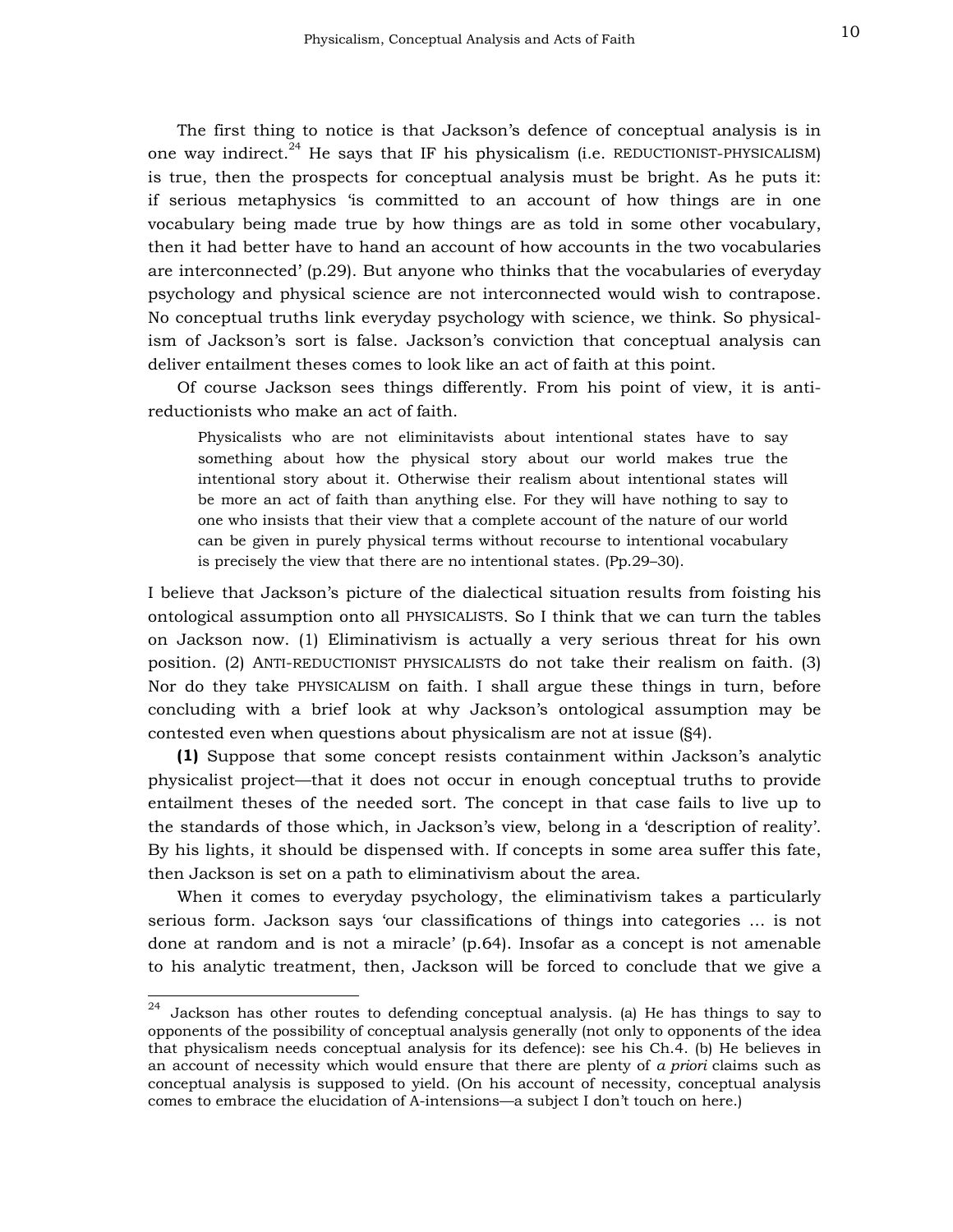perfect appearance of going in for classification using that concept even while we actually proceed at random or miraculously. This is worrying. The worry could seem to be a relatively local one: if conceptual analysis failed us only here or there, then it would only be in particular areas that we unknowingly proceeded at random. But it is much worse than this. For to possess any concept is to be in an everyday psychological state. So a black mark against any concept is a black mark in turn for everyday psychology. But everyday psychological concepts were supposed to comprise a network, so that a threat in one place would, at least potentially, be a threat to the whole. Jackson's entailment theses now might be thought of as potentially constituting a huge edifice, based on endorsing realism about everyday psychology, but ready to topple if, at any point, it cannot be supported by deliverances of the method Jackson favours. Of course Jackson is convinced that conceptual analysis is capable of turning up the goods; but his conviction, as we saw, is bound to strike his opponents as an act of faith.

(2) We saw that it is not the view of every PHYSICALIST that 'a complete account of the nature of our world can be given in purely physical terms'. (This is the view only of those of (P)'s proponents who allow themselves to be boxed into a corner by Jackson when he treats it as a foregone conclusion that everything is a  $\varphi$ -thing.) Certainly purely physical terms can be used to give a complete account of the φthings—of the particulars recognized by physical scientists. But a complete account of our world must record the facts about people. And it is only to be expected that a complete account of the φ-things will not contain all the facts about people if, as the ANTI-REDUCTIONIST PHYSICALIST says, people are not themselves φ-things.

In one sense, however, Jackson is right that anti-reductionists 'have nothing sayto say to justify calling themselves realists rather than eliminativists'. For ANTI-REDUCTIONIST PHYSICALISTS do not accept that when it comes to claims about the reality of anything, the burden of proof is on serious metaphysicians. Thinking as they do that there are people, they take it for granted that people think things, and want things, and so on—just as anyone who ever attributes an intentional state of mind to herself or to another takes this for granted. And whatever might be said for or against such realism, Jackson himself is obliged to assume it when he engages in the philosophical project of proving it. For Jackson's entailment theses, which are supposed to reveal our concepts as in good physicalist standing, are meant to record things that we all (perhaps only tacitly) know. Unless it is assumed, then, that we are psychological subjects, who, among other things, know things, Jackson's project cannot get started. If the ANTI-REDUCTIONIST PHYSICALIST really did require an act of faith, then that act would be required of the REDUCTIONIST PHYSICALIST too.

(3) Whether or not realism about everyday psychology is assured, it may be thought an objection to the ANTI-REDUCTIONIST that she takes her PHYSICALISM on faith. How else is it to be ruled out that the world contains what I earlier called anti-physical things? Well, the easy answer is that, a hundred and fifty years on from Darwin, it is a reasonable view that nothing more than natural processes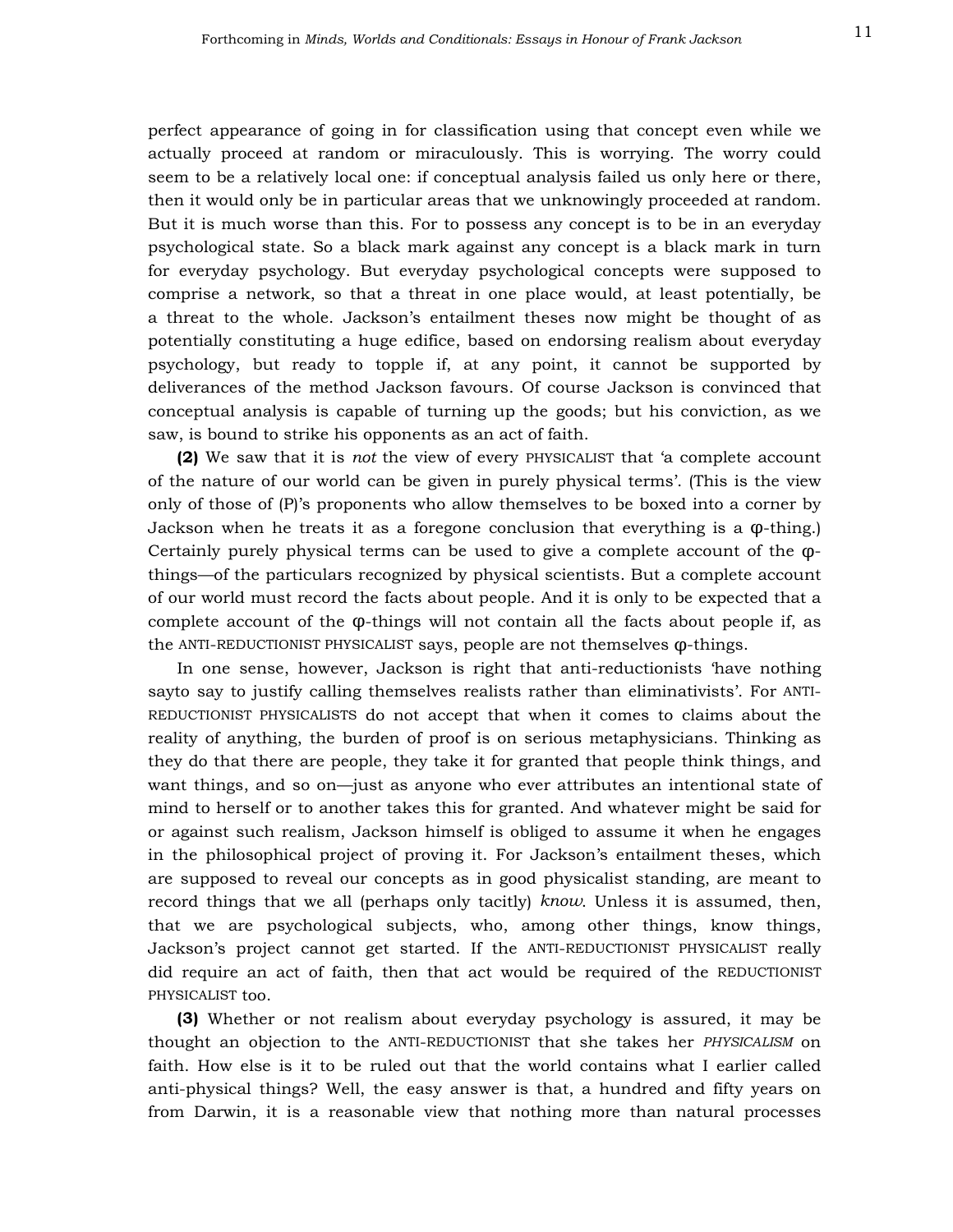in a world of regular material stuff has ensured the presence here of beings with everyday psychological properties. The alternative can nowadays seem simply unmotivated. Of course arguments for Cartesian dualism need to be answered. $^{25}$ But I suggest that in the twenty-first century, rather little needs to be said in favour of a rather unexciting sort of physicalism.

It is a question why Jackson himself should be confident that when the conceptual analysts and the physical scientists had done their work, the actual world would be revealed as containing only material stuff. This question arises for Jackson because he endorses only a contingently true physicalism, thinking that there are possible worlds which are 'physically exactly like ours but which contain as an *addition* a lot of mental life sustained in non-material stuff' (p.12).<sup>26</sup> If he were to tell us why he is willing to affirm that actually persons are made only of material stuff, then perhaps he too would need to appeal to the rather obvious considerations of the sort contained in what I call the easy answer.

Suppose it can indeed be made to seem rather obvious that actually, despite t he absence of anything anti-physical, we exist and have our everyday psychological properties. Then it should not need very much work to make it credible that physical conditions suffice in some sense for there to be beings with psychological properties. If people and all the macrophysical things to which they relate are made up entirely of tiny physical things, then any variation in facts about people may be expected to go hand in hand with variation at the level of physical science. An unexciting physicalism can then be dressed up as <code>PHYSICALISM. $^{27}$ </code>

#### 4. Material Things

The assumption isolated in §1 as the bone of contention was that everything (temporal) belongs in the domain of physical science. The assumption hardly comes to the surface in Jackson. The effect of Jackson's formulating (P) as a doctrine about minimal physical duplicates of our world is to dissociate ontological questions—about whether there are anti-physical things—from ideological questions—about whether anything has anti-physical properties. When Jackson claims that the psychological facts are fixed by minimal physical duplicates of our world, he intends to rule it out that there is actually any of the additional non-

 $\overline{a}$ 

 $^{25}$  And also arguments for epiphenomenalism: see n.2 above.

 $26$  This explains why Jackson formulates (P) as a doctrine only about *minimal* physical duplicates: see n.3 above, and see further text below.

 $27$  Or anyway something like PHYSICALISM. But quibbles about (P), which I set aside at the beginning, might enter at this point. I should acknowledge that one may well not endorse (P) if one is opposed to Jackson's reductionist thesis. Still, the point of introducing the ANTI-REDUCTIONIST PHYSICALIST (whose endorsement of (P) is a matter of my stipulation) has been to uncover a position that Jackson keeps hidden, rather than to arrive at a definitive view of exactly what those who reject the reductionist thesis but don't call themselves antiphysicalists ought to say.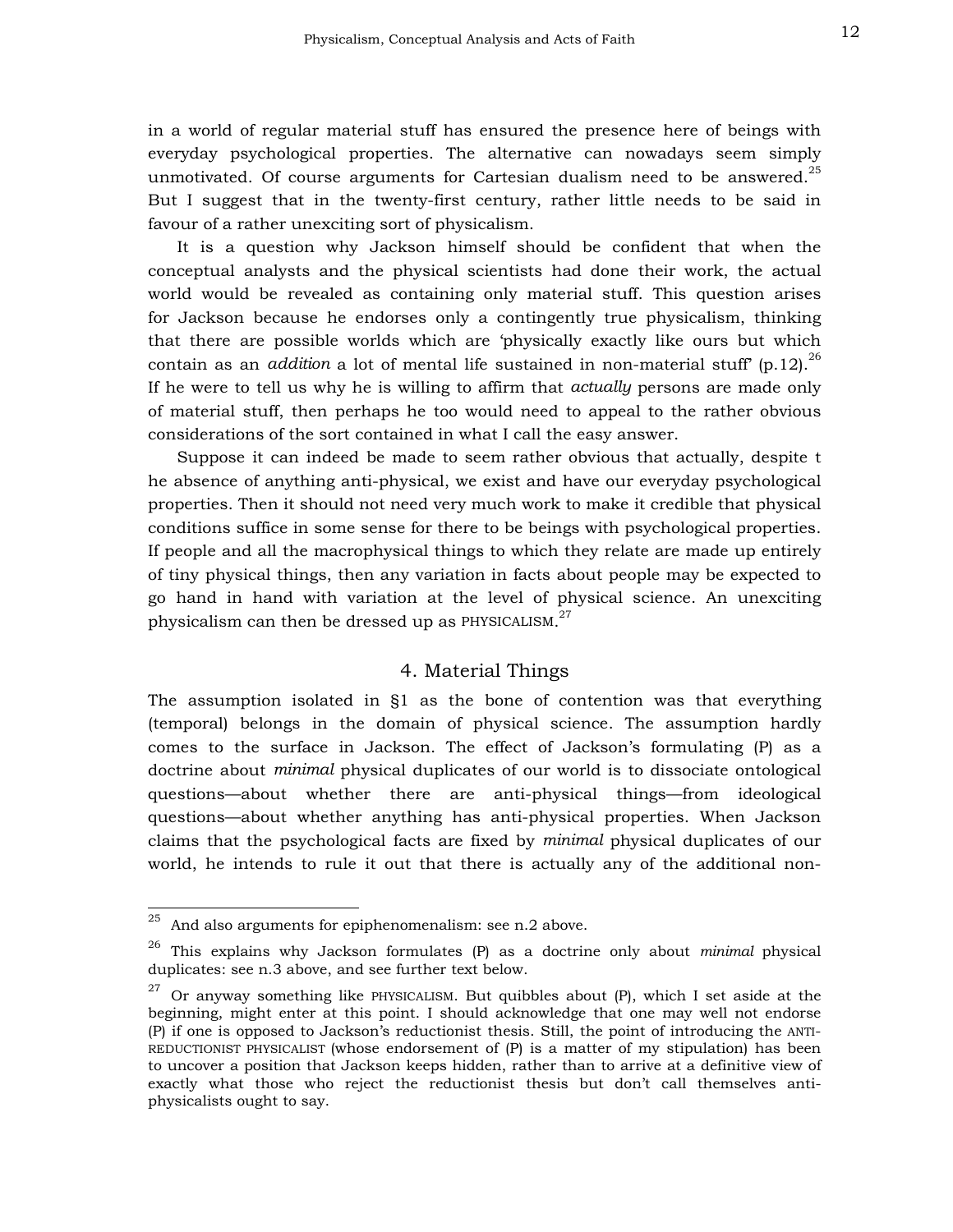material stuff that he believes there to be in some possible worlds. Thus insofar as any ontological assumption is in place in Jackson, it is simply that (actually) the only stuff is material stuff.

The only point in (1998) where ontological questions are salient is when Jackson illustrates what he calls conceptual analysis in its (in his view unacceptable) immodest role: an argument against four-dimensionalism is used as the example there  $(pp.42-3).^{28}$  It is a mark of how well concealed Jackson usually keeps his ontological assumption that the discussion of folk psychology contains no hint that he takes folk psychological subjects to be φ-things. But we see an explicit sign of the assumption in his (2000), where Jackson speaks of human beings as among other 'parcels of matter' (p.190).

Many philosophers have rejected Jackson's assumption. Their reason is the fact that everyday macroscopic material things appear to differ in their properties from parcels of matter or coincident  $\varphi$ -things,  $^{29}$  so that, by Leibniz's law, such material things cannot be the same as the  $\phi$ -things.<sup>30</sup> In the familiar case of the statue made of clay, the statue may have come into existence at  $t$ , and be well-made, Romanesque and admired .., even while the coincident piece of clay existed before t, and is not well-made or Romanesque or admired. (I take over Kit Fine's examples here.<sup>31</sup> Fine's paper is particularly useful in a dispute with Jackson, because

 $\overline{a}$  $^{28}$  It is true that Jackson locates his disagreement with those whom he calls Cornell realists (in ethics) as a disagreement over 'ontological descriptivism' (p.146); but no ontological question of the kind I am pressing here arises in his arguments against the position (pp.147– 50). I guess that Cornell realists want to say about ethics what my anti-reductionist physicalists say about everyday psychology (and to make the point about supervenience in n.11 above). Certainly my bone of contention is not special to any particular subject matter. And unsurprisingly I think that Jackson rides roughshod over ontological questions in his treatment of 'mature folk morality' at pp.140–1.

 $29$  Some reductionists might care about whether they call something made of material stuff a parcel or a piece of matter, or a collection or a sum of parts: 'collection/sum of parts' implies, as 'parcel or piece of matter' perhaps does not, an articulated something. But here I can speak of coincident  $\varphi$ -things, intending to include all of the candidates for reductionist identities. Jackson's parcels of matter surely must be articulated: unless they are supposed to be composed of things in the domain of physical science, it is impossible to understand the claim that how they are is 'made true by how things are as told in physical vocabulary'.

Once the domain is acknowledged to contain articulated things, there may not be very much point in the reductionist's caring which word ('parcel' or 'sum' or whatever) is used. The obvious way to ground Jackson's assumption in ontology is to endorse what Rea (1995) calls the thesis of mereological extensionality:  $(x)(y)(x)$  is composed of  $m_1$ ...  $m_n$  and y is composed of  $m_1 \dots m_n \rightarrow x = y$ ; and if this were true, then there would only be, as it were, one candidate for identity with any material thing.

 $30$  Admittedly it is controversial whether this appearance can be sustained, and some think that they have arguments in favour of the disputed identities. In n.12, I mentioned Wiggins and Perry; more recent articles on the anti-reductionists' side include Doepke (1982), Johnston (1992), Baker (1997) and Fine (2003); see also Wiggins (2001). All these authors use Leibniz's Law to argue for non-identities: the examples are many and various.

 $31$  P.206 (2003). Fine shows that the case against the reductionists' identities is best made without fixating, as so many discussions have, on temporal and modal properties. And he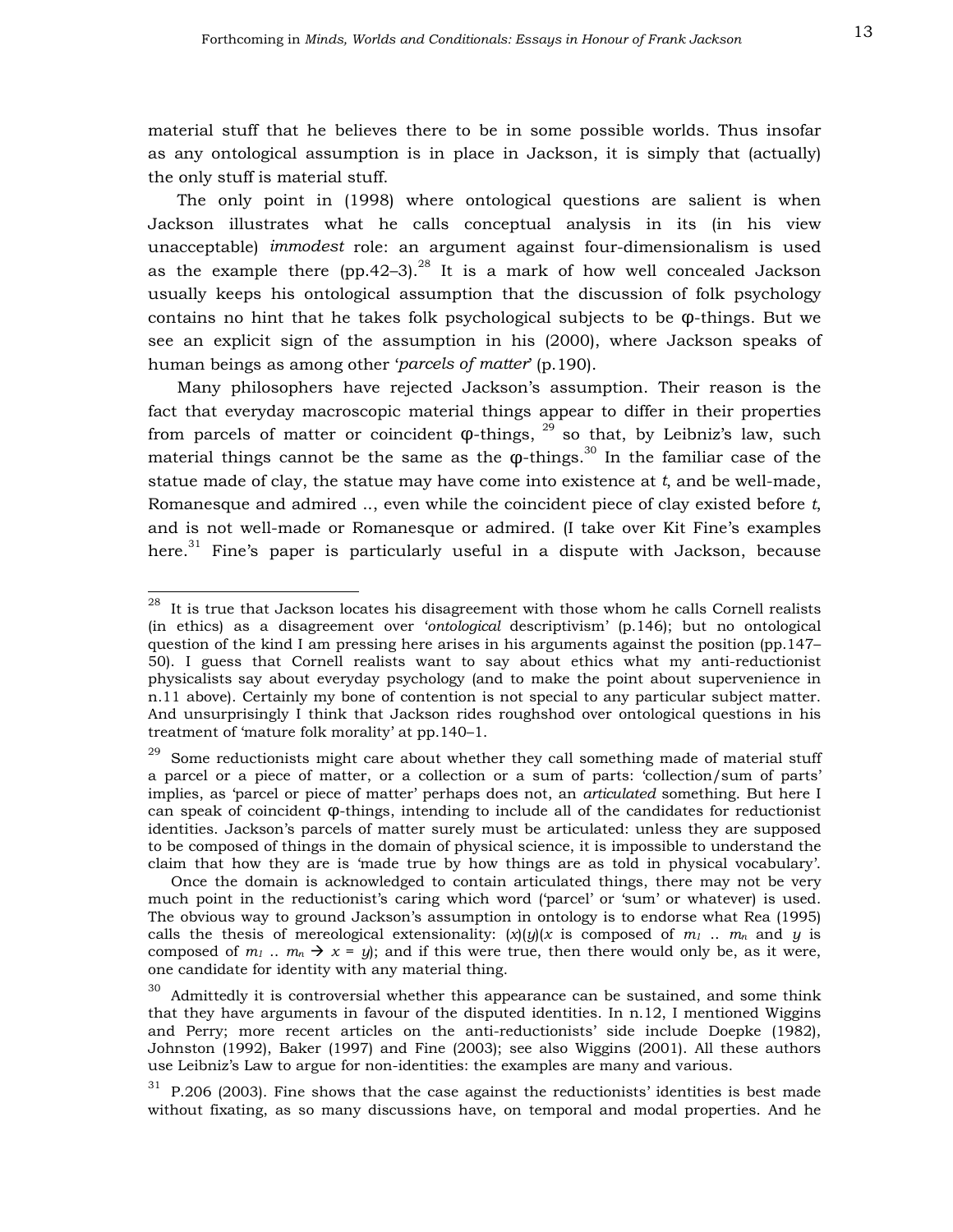although Fine's considerations are mostly conceptual/linguistic, they do not give intuitions about possibilities a large place, thus give to conceptual analysis what Jackson would call a 'modest role', and thus ought to be acceptable to Jackson.)

Such differences in properties as these can seem to reveal the point of having statues and other works of art in our ontology. Someone who wanted to know why we talk about these things would need to grasp what kind of properties they may have—that they are created, that they may be defective, well or badly made, valuable, ugly, Romanesque, admired .. . It is no help to grasp that they may have properties that are attributable to mere pieces of matter.

Now Jackson's reductionist thesis concerns explanations of everyday psychology. (It says, to recall, that everyday psychological explanations are understandable in terms of, or are reducible to, physical ones.) We start to see why such a thesis may be rejected when we appreciate that the concepts used in such explanations may be denied to have application to φ-things. No doubt the point of having people in our everyday ontology is rather different from the point of having statues. But just as being in a position to talk about statues goes hand in hand with using concepts applicable to them, so recognizing that there are people goes hand in hand with being able to give explanations using the vocabulary of everyday psychology. And if people are not identical with physical scientists' items, which now seems very plausible (given that physical scientists' concepts are generally of no actual help in understanding people), then explanations of facts about people using everyday psychological concepts will not be understandable in the terms of physical science.<sup>32</sup>

When Jackson outlines his account of theory reduction, he makes use of a classic example: temperature in gases is mean kinetic energy.<sup>33</sup> Well, it is only to be expected that the behaviour of a (quantity of) gas can be explained in terms of the behaviour of its parts. Discoveries about gases included the decisive discovery

-

demonstrates the intolerable consequences that accrue from attempts to disallow the conclusion of the arguments from Leibniz's Law.

 $32$  See Lynne Rudder Baker (1997) and (2000) (a) for an extended defence of the claim that individuals may be constituted by fundamental particles without explanations in terms of fundamental particles being explanations of the behavior of the individuals, and (b) an account of how things which aren't φ-things (i.e. not in the domain of particulars favoured by physical science) can perfecly well have some of the properties of φ-things.

I note that Baker's own view about persons—that they are not the same as the human bodies that constitute them—might or might not be endorsed by ANTI-REDUCTIONIST PHYSICALISTS. The analogy with statues helps to make it clear that it need not be endorsed. And the analogy may also help to show that insofar as I fail to share Jackson's 'conception of humans, [which] regards them as fully a part of nature' (2000, p.190), I must, in his view, be implicated in a conception of statues which regards them as not fully part of nature. Jackson thinks that my position 'belongs with the dualists'. But I should surely be reckoned a pluralist by his lights, thinking as I do that things of many kinds are not φ-things.

 $33$  Pp.57–60. Jackson's purpose in using the example is to show that conceptual analysis is involved in scientific reduction—a claim that need not be at issue here.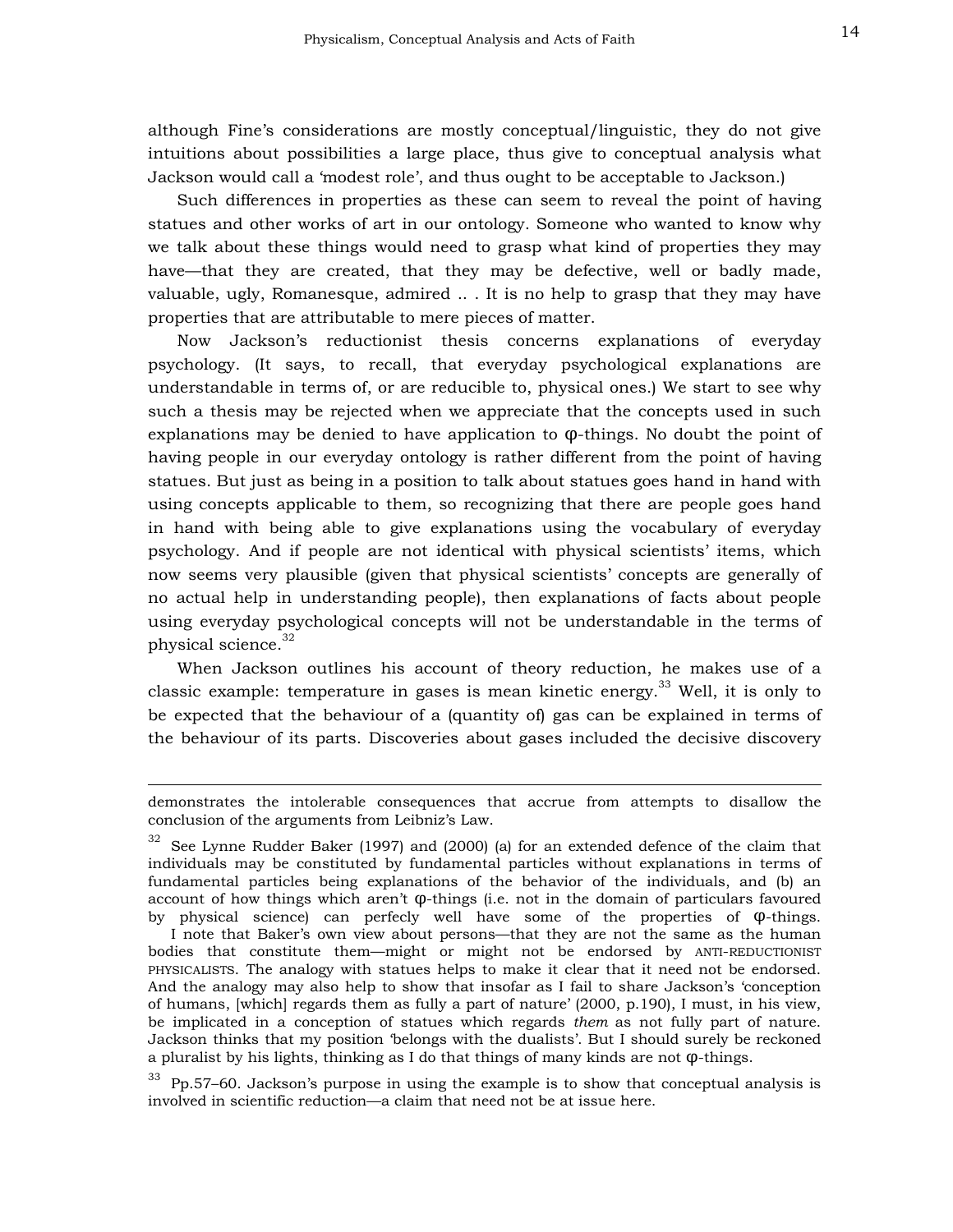that (quantities of) gases simply are collections of molecules. There seems to be no similar expectation of theoretical reduction in respect of subject matters which deal with things that are not collections or sums or parcels of their parts. So I think that when Jackson's assumption in ontology is in the open, we shall question his overall attitude to the possibilities of reduction.

Someone who rejects the ontological assumption will say that it is simply impossible to give 'the interesting account' which Jackson tells us that PHYSICALISTS 'must give' of 'how and why the physical account of our world makes true the psychological account of our world' (p.30). Thus PHYSICALISTS can be absolved of the hard work demanded of Jackson's serious metaphysicians. (Not that they need have anything against honest toil: we saw that ANTI-REDUCTIONIST PHYSICALISTS at least cannot be accused of taking their philosophical doctrines on faith.)

I may have managed to make it look very hard to defend physicalism of Jackson's sort and very easy to defend physicalism of a different sort. But if I have made anything look hard or easy, then that is because I have trodden a path so much of my own choosing. I have relied on Jackson's bold and lucid statement of his version of physicalism in order to pit it against another. I have relied upon setting things up so as to avoid assessing certain claims which Jackson uses in support of his own position (see n.24 above). And I have only gestured towards arguments for the claim on which I am suggesting a defence of PHYSICALISM of an anti-reductionist sort might rest—arguments for rejecting Jackson's assumption in ontology.

Perhaps, however, there is a general lesson here. Physicalists need not subscribe to the idea that 'the world' or 'reality' is something of which accounts are given. $34$ Accounts are accounts of things; and there can be more to the things of which some accounts are given than the material stuff which constitutes them.<sup>35 36</sup>

#### References

 $\overline{a}$ 

Baker, Lynne Rudder 1997: 'Why Constitution is not Identity', The Journal of Philosophy 94, 599–621.

- 2000: Persons and Bodies: A Constitution View (Cambridge University Press).

Braddon-Mitchell, David and Jackson, Frank 1996: Philosophy of Mind and Cognition (Blackwell).

Doepke, Fred 1982: 'Spatially Coinciding Objects', Ratio 24, 45–60.

 $34$  Using 'the world' in Jackson's way, one readily comes to assume the position of what Fine (2003) calls the fanatical mono-referentialist, who thinks that every singular term refers to the 'One' (p.202). Jackson is not alone in speaking in this sort of way: many philosophers speak as if 'reality' were something that we describe.

 $35$  It is a question whether mental events (and/or states) depend for their existence upon the existence of the things to which everyday psychological concepts have application. If the answer is Yes, then the ontological assumption at issue here might also be put in question in assessing versions of physicalism very different from Jackson's (such as anomalous monism, mentioned at n.14 above).